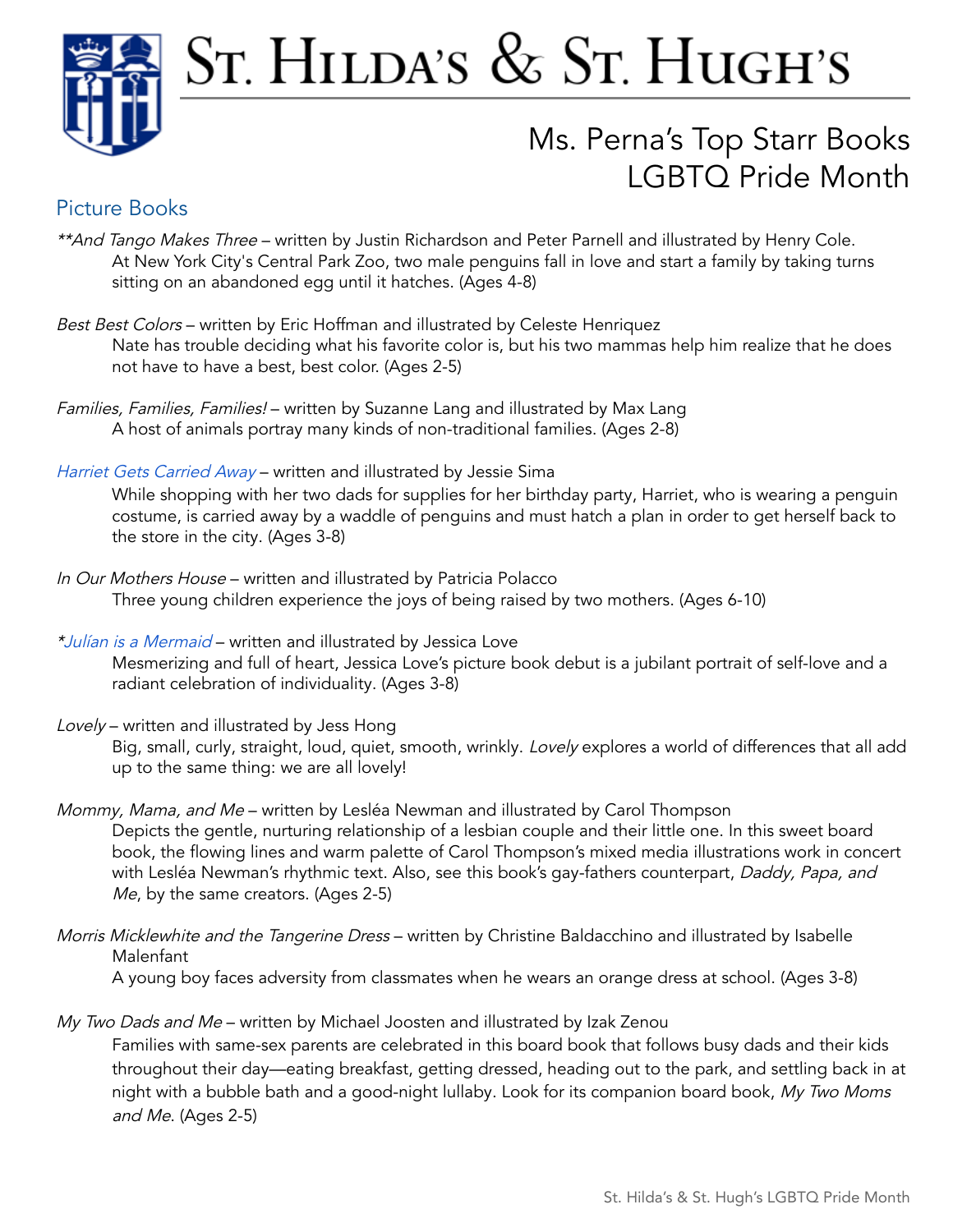Red: A Crayon's Story - written and illustrated by Michael Hall

Red's factory applied label clearly says that he is red, but despite the best efforts of his teacher, fellow crayons and art supplies, and family members, he cannot seem to do anything right until a new friend offers a fresh perspective. (Ages 3-8)

- Stella Brings the [Family](https://soraapp.com/library/sthildasny/search/query-Stella%20Brings%20the%20Family/libraries-202819,360227,89,37,62,86/page-1/202819/2036275) written by Miriam B. Schiffer and illustrated by Holly Clifton-Brown Stella brings her two fathers to school to celebrate Mother's Day. (Ages 3-8)
- They She He Me: Free to Be! written by Maya and illustrated by Matthew Gonzalez Pronouns serve as a familiar starting point for kids and grown-ups to expand ideas about gender and celebrate personal expression with fun imagery that provides a place to meet and play. (Ages 6-9)
- Uncle Peter's Amazing Chinese Wedding written by Lenore Look and illustrated by Yumi Heo A Chinese American girl describes the festivities of her uncle's Chinese wedding and the customs behind them. (Ages 3-8)
- \*We Are Little Feminists: Families written by Archaa Shrivastav and designed by Lindsey Blakely Beautiful photos of real-life families showcase all the wonderful forms of family, while poetic text builds both vocabulary and family connection. (Ages 2-5)
- \*When Aidan Became <sup>a</sup> Brother written by Kyle Lukoff and illustrated by Kaylani Juanita Aidan, a transgender boy, experiences complicated emotions as he and his parents prepare for the arrival of a new baby. (Ages 3-8)

Worm Loves Worm - written by J. J. Austrian and illustrated by Mike Curato Two worms in love decide to get married, and with help from Cricket, Beetle, Spider, and the Bees they have everything they need and more, but which one will be the bride and which the groom? (Aes 3-8)

## Fiction for Older Readers and Beginning Independent Readers

#### [\\*Aristotle](https://soraapp.com/library/hvlany/search/query-Aristotle%20and%20Dante%20Discover%20the%20Universe%20/libraries-202819,360227,89,37,62,86/page-1/360227/778161) and Dante Discover the Universe - written by Benjamin Alire Sáenz

Aristotle is an angry loner with a brother in prison. Dante figures he knows just about everything there is to know about the world. But when the two meet and start spending time together, they learn important truths about themselves—and about their feelings for each other. (YA Ages 13+)

The Best Man - written by Richard Peck

Archer has four important role models in his life—his dad, his grandfather, his uncle Paul, and his favorite teacher, Mr. McLeod. When Uncle Paul and Mr. McLeod get married, Archer's sixth-grade year becomes one he'll never forget. (Ages 8-14)

#### [Better](https://soraapp.com/library/sthildasny/search/query-Better%20Nate%20Than%20Ever/libraries-202819,360227,89,37,62,86/page-1/202819/1243657) Nate Than Ever - written by Tim Federle

An eighth-grader who dreams of performing in a Broadway musical concocts a plan to run away to New York and audition for the role of Elliot in the musical version of "E.T." (Ages 8-14)

#### \*The Boy in the Dress – written by David Walliams

Dennis lives in a boring house, on a boring street, in a boring town. But he's about to find out that when you open your mind, life becomes anything but boring. (Ages 8-12)

#### The Cardboard [Kingdom](https://soraapp.com/library/hvlany/search/query-The%20Cardboard%20Kingdom/libraries-202819,360227,89,37,62,86/page-1/360227/3879225) – written and illustrated by Chad Sell

An endearing ensemble cast with a diverse range of gender identities and gender presentations, races, ethnicities, and body shapes try to solve a mystery in the Cardboard Kingdom. (Graphic Novel. Ages 3-9)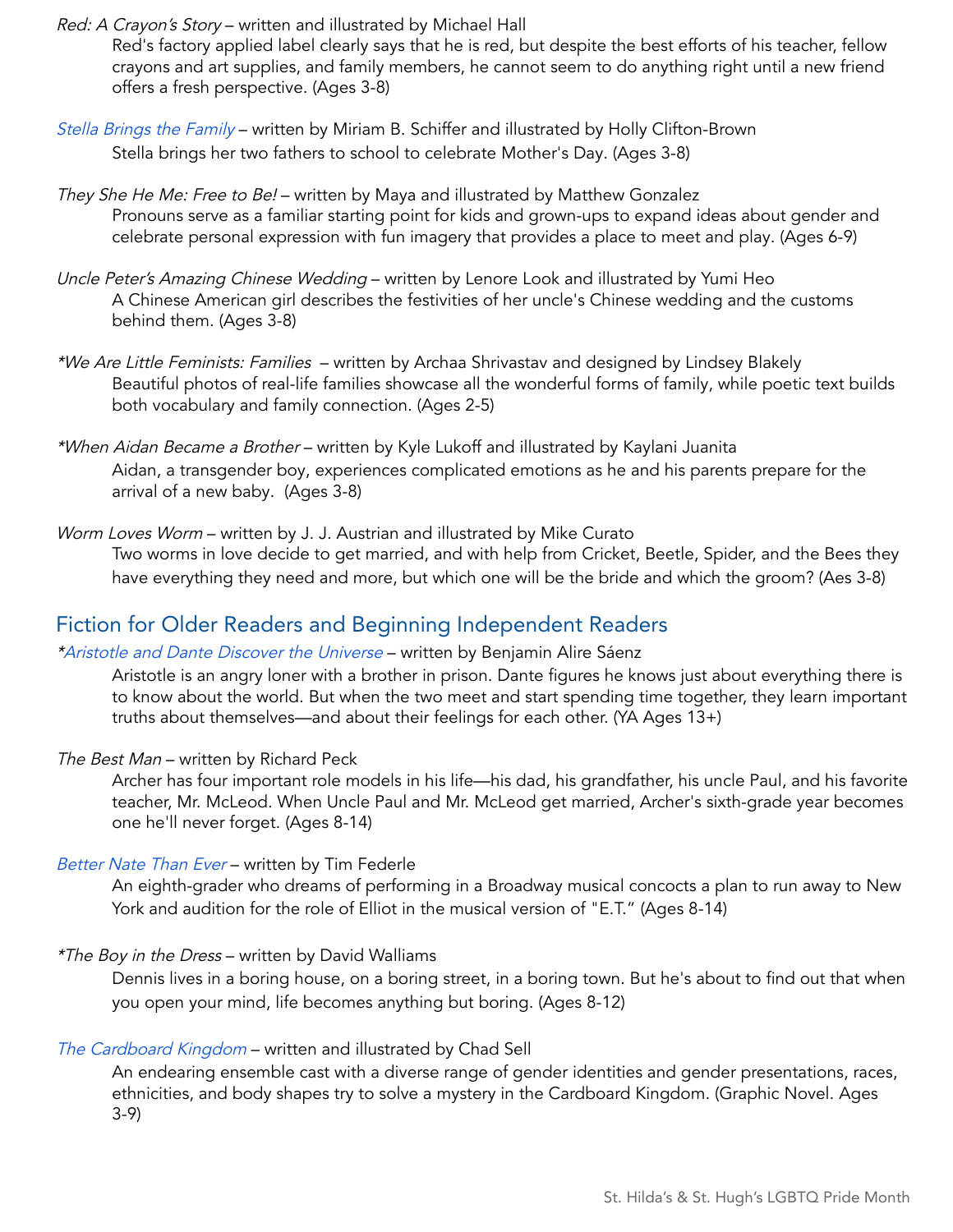#### \*\*Darius the Great Is Not [Okay](https://soraapp.com/library/hvlany/search/query-Darius%20the%20Great%20Is%20Not%20Okay/libraries-202819,360227,89,37,62,86/page-1/360227/3682347) – written by Adib Khorram

Darius Kellner, a high school sophomore, travels to Iran to meet his grandparents, but it is their next door neighbor, Sohrab, who changes his life. (YA Ages 13+)

#### The Deepest Breath – written by Meg Grehan

An accessible and beautifully written middle grade novel-in-verse by award-winning Irish author Meg Grehan about Stevie, a young girl reckoning with anxiety about the many things she has yet to understand—including her feelings about her friend Chloe. (Ages 9-12)

The Derby [Daredevils:](https://soraapp.com/library/hvlany/search/query-The%20Derby%20Daredevils/libraries-202819,360227,89,37,62,86/page-1/360227/5318050) Kenzie Kickstarts a Team - written by Kit Rosewater and illustrated by Sophie Escabasse A lighthearted celebration of life, friendship, and rolling with the punches. (Graphic Novel. Ages 8-12)

#### \*\*[Drama](https://soraapp.com/library/hvlany/search/query-Drama%20/libraries-202819,360227,89,37,62,86/page-1/360227/2039869) – written and illustrated by Raina Telgemeier

Callie, a middle schooler and theater-lover who works in her school's drama production crew. While navigating seventh grade, Callie deals with tween hardship, including confusing crushes, budding friendships, and middle school drama. (Graphic Novel. Ages 10+)

#### [\\*George](https://soraapp.com/library/hvlany/search/query-George/libraries-202819,360227,89,37,62,86/page-1/360227/2274760) – written by Alex Gino

A bright, bold debut about a girl who was born a boy, but refuses to let that stand in the way of her dream. More than anything else, George wants to play Charlotte in her fourth-grade class's production of Charlotte's Web. The problem is, her teacher won't let her, because George is a boy. But George isn't about to let that squash her dream. With the help of her best friend, George must learn to stand up for her wish—and brave a few bullies along the way. (Ages 10+)

#### [\\*Hurricane](https://soraapp.com/library/hvlany/search/query-Hurricane%20Child/libraries-202819,360227,89,37,62,86/page-1/360227/3872524) Child – written by Kheryn Callender

Born on Water Island in the Virgin Islands during a hurricane, which is considered bad luck, 12 year old Caroline falls in love with another girl—and together they set out in a hurricane to find Caroline's missing mother. (Ages 10+)

#### \*Ivy Aberdeen's Letter to the World – written by Ashley Herring Blake

Twelve-year-old Ivy Aberdeen's house is destroyed in a tornado, and in the aftermath of the storm, she begins to develop feelings for another girl at school. (Ages 10+)

#### \*\*King and the [Dragonflies](https://soraapp.com/library/hvlany/search/query-King%20and%20the%20Dragonflies/libraries-202819,360227,89,37,62,86/page-1/360227/5180863) - written by Kheryn Callender

In a small but turbulent Louisiana town, one boy's grief takes him beyond the bayous of his backyard, to learn that there is no right way to be yourself. (YA Ages 13+)

#### The List of Things That Will Not [Change](https://soraapp.com/library/hvlany/search/query-The%20List%20of%20Things%20That%20Will%20Not%20Change%20/libraries-202819,360227,89,37,62,86/page-1/360227/5038983) – written by Rebecca Stead

Despite her parents' divorce, her father's coming out as gay, and his plans to marry his boyfriend, ten-year-old Bea is reassured by her parents' unconditional love, excited about getting a stepsister, and haunted by something she did last summer at her father's lake house. (Ages 8-12)

#### \*Lily and Dunkin - written by Donna Gephart

Lily Jo McGrother, born Timothy McGrother, is a girl. But being a girl is not so easy when you look like a boy. Especially when you're in the eighth-grade. Norbert Dorfman, nicknamed Dunkin Dorfman, is bipolar and has just moved from the New Jersey town he's called home for the past 13 years. This would be hard enough, but the fact that he is also hiding from a painful secret makes it even worse. One summer morning, Lily Jo McGrother meets Dunkin Dorfman, and their lives forever change. (Ages 10-14)

### The [Lumberjanes](https://soraapp.com/library/hvlany/search/query-The%20Lumberjanes/libraries-202819,360227,89,37,62,86/page-1/360227/2296792) – written by Shannon Watters, Grace Ellis, Brooklyn A. Allen and Noelle Stevenson The story follows a group of girls named Mal, Ripley, Molly, April, and Jo spending summer at a scout camp, and the strange creatures and supernatural phenomena they encounter there. (Graphic Novel.

Ages 10+)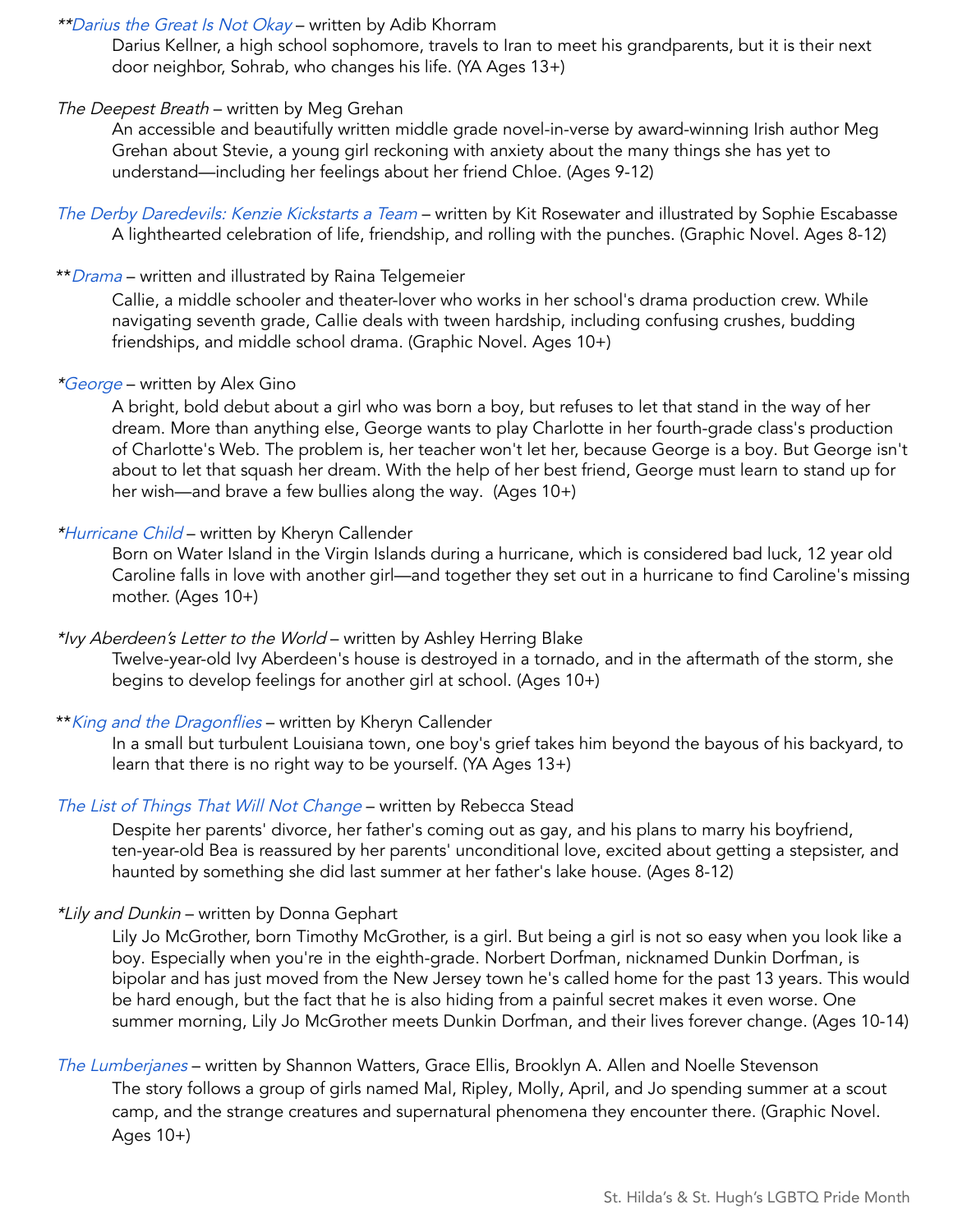#### \*The [Magic](https://soraapp.com/library/hvlany/search/query-The%20Magic%20Fish/libraries-202819,360227,89,37,62,86/page-1/360227/5275037) Fish – written by Trung Le Nguyen

Real life isn't a fairytale. But Tién<sup>®</sup> still enjoys reading his favorite stories with his parents from the books he borrows from the local library. It's hard enough trying to communicate with your parents as a kid, but for Tién̂, he doesn't even have the right words because his parents are struggling with their English. Is there a Vietnamese word for what he's going through? Is there a way to tell them he's gay? (YA Graphic Novel. Ages 13+)

#### The Misadventures of the Family Fletcher - written by Dana Alison Levy

Relates the adventures of a family with two fathers, four adopted boys, and a variety of pets as they make their way through a school year and deal with a grumpy new neighbor. (Ages 8-12)

#### \*[\\*Pet](https://soraapp.com/library/hvlany/search/query-Akwaeke%20Emezi/libraries-202819,360227,89,37,62,86/page-1/360227/4617793) – written by Akwaeke Emezi

How do you save the world from monsters if no one will admit they exist? Acclaimed novelist Akwaeke Emezi makes their riveting and timely young adult debut with a book that asks difficult questions about what choices you can make when the society around you is in denial. Refinery29 proclaims, "The word hype was invented to describe books like this. (YA Ages 13+)

#### The Whispers – written by Greg Howard

Riley has a lot of wishes. He wishes bullies at school would stop picking on him. He wishes Dylan, his 8th grade crush, liked him, but most of all, Riley wishes for his mom to come back home. She disappeared a few months ago, and Riley is determined to crack the case. He even meets with a detective, Frank, to go over his witness statement time and time again. (Ages 10-14)

## Nonfiction Books for Older and Younger Readers: LGBTQ History and Pride

#### \*Being Jazz: My Life as (Transgender) Teen – written by Jazz Jennings

Presents the story of a transgender child who traces her early awareness that she is a girl in spite of male anatomy and the acceptance she finds through a wise doctor who explains her natural transgender status. (YA Ages 13+)

Born Ready: The True Story of a Boy Named Penelope - written by Jodie Patterson and illustrated by Charnelle Pinkney Barlow

Just before his fifth birthday, Penelope lets his mother know he is a boy and, with her support and his ninja powers, faces the rest of his family and his classmates. Drawn from the author's memoir, The Bold World. (Ages 6-10)

Gay & Lesbian History for Kids: The Century-Long Struggle for LGBT Rights - written by Jerome Pohlen Part of the popular For Kids series, this book puts the historic struggle for LGBT equality into perspective. Given today's news, it would be easy to get the impression that the campaign for LGBT equality is a recent development, but it is only the final act in a struggle that started more than a century ago. (Ages 9+)

It Feels Good to be Yourself: A Book About Gender Identity - written by Theresa Thorn and Noah Grigni Some people are girls. Some people are both, neither, or somewhere in between. This sweet, straightforward exploration of gender identity will give children a fuller understanding of themselves and others. With child friendly language and vibrant art, It Feels Good to Be Yourself provides young readers and parents alike with the vocabulary to discuss this important topic with sensitivity. (Ages 4-8)

#### Pride: Celebrating Diversity - written by Robin Stevenson

This work of nonfiction for middle readers examines what—and why—gay, lesbian, bisexual and transgender people and their supporters celebrate on Pride Day every June. (Ages 9+)